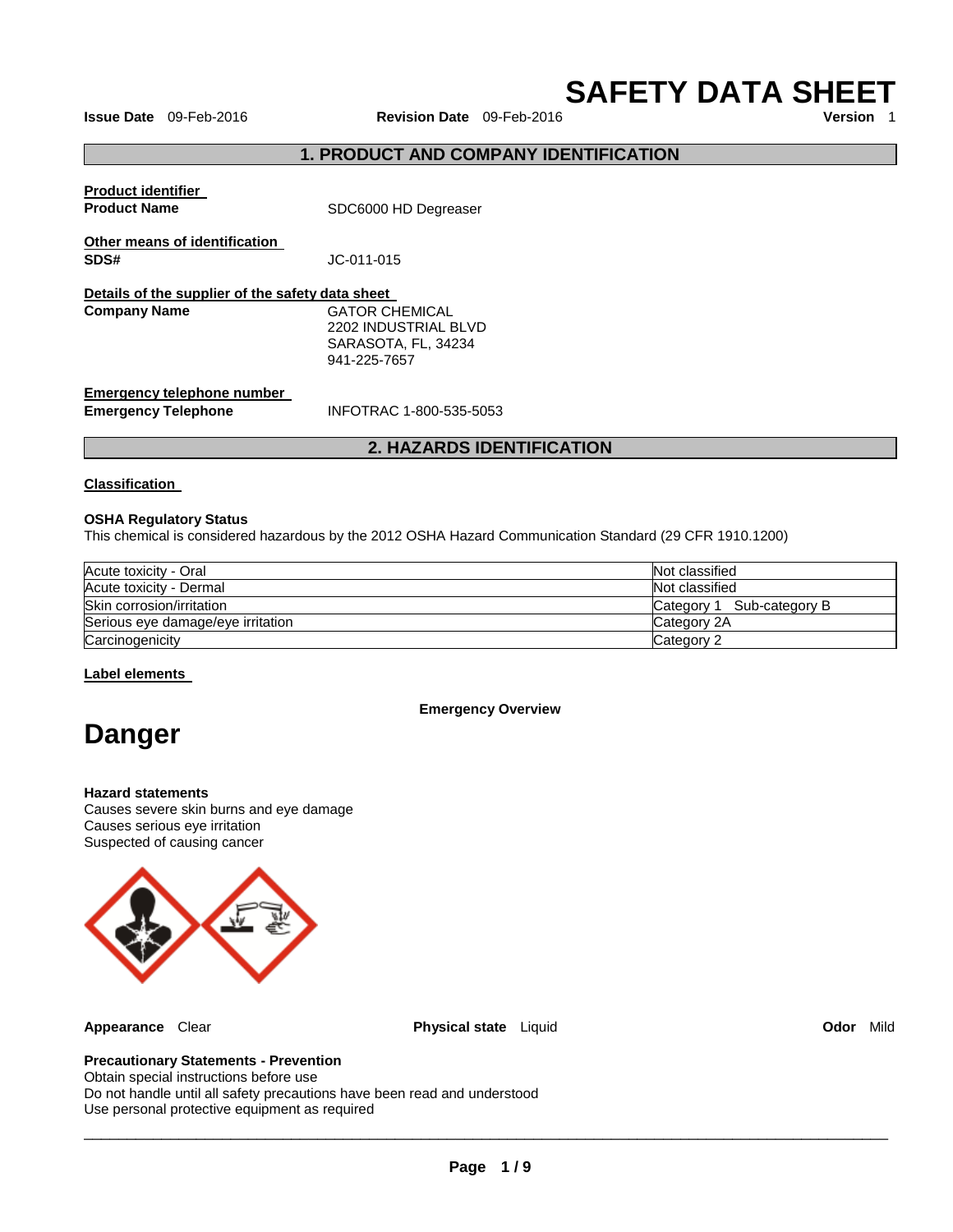Do not breathe dust/fume/gas/mist/vapors/spray Wash face, hands and any exposed skin thoroughly after handling

### **Precautionary Statements - Response**

IF exposed or concerned: Get medical advice/attention IF IN EYES: Rinse cautiously with water for several minutes. Remove contact lenses, if present and easy to do. Continue rinsing Immediately call a POISON CENTER or doctor/physician IF ON SKIN (or hair): Remove/Take off immediately all contaminated clothing. Rinse skin with water/shower Wash contaminated clothing before reuse IF INHALED: Remove victim to fresh air and keep at rest in a position comfortable for breathing Immediately call a POISON CENTER or doctor/physician IF SWALLOWED: Rinse mouth. DO NOT induce vomiting

\_\_\_\_\_\_\_\_\_\_\_\_\_\_\_\_\_\_\_\_\_\_\_\_\_\_\_\_\_\_\_\_\_\_\_\_\_\_\_\_\_\_\_\_\_\_\_\_\_\_\_\_\_\_\_\_\_\_\_\_\_\_\_\_\_\_\_\_\_\_\_\_\_\_\_\_\_\_\_\_\_\_\_\_\_\_\_\_\_\_\_\_\_

# **Precautionary Statements - Storage**

Store locked up

### **Precautionary Statements - Disposal**

Dispose of contents/container to an approved waste disposal plant

# **Hazards not otherwise classified (HNOC)**

**Other Information**  • Harmful to aquatic life<br>Unknown Acute Toxicity

0.09234116% of the mixture consists of ingredient(s) of unknown toxicity

# **3. COMPOSITION/INFORMATION ON INGREDIENTS**

| <b>Chemical Name</b>                 | <b>CAS No.</b> | Weight-% | <b>Trade Secret</b> |
|--------------------------------------|----------------|----------|---------------------|
| Potassium Hydroxide                  | 1310-58-3      | $1 - 5$  |                     |
| Monoethanolamine                     | 141-43-5       | $1 - 5$  |                     |
| Cocamide DEA                         | 68603-42-9     | $1 - 5$  |                     |
| Sodium Dodecyl benzene sulfonic Acid | 25155-30-0     | 1-5      |                     |

\*The exact percentage (concentration) of composition has been withheld as a trade secret.

# **4. FIRST AID MEASURES**

### **First aid measures**

| <b>General advice</b>              | Immediate medical attention is required.                                                                                                                                                                                                                                                                    |
|------------------------------------|-------------------------------------------------------------------------------------------------------------------------------------------------------------------------------------------------------------------------------------------------------------------------------------------------------------|
| <b>Skin Contact</b>                | Immediate medical attention is required. Wash off immediately with soap and plenty of<br>water while removing all contaminated clothes and shoes.                                                                                                                                                           |
| Eye contact                        | Immediate medical attention is required. Rinse immediately with plenty of water, also under<br>the eyelids, for at least 15 minutes. Keep eye wide open while rinsing. Do not rub affected<br>area.                                                                                                         |
| <b>Inhalation</b>                  | Remove to fresh air. Call a physician or poison control center immediately. If not breathing,<br>give artificial respiration. If breathing is difficult, give oxygen.                                                                                                                                       |
| Ingestion                          | Immediate medical attention is required. Do NOT induce vomiting. Drink plenty of water.<br>Never give anything by mouth to an unconscious person. Remove from exposure, lie down.<br>Clean mouth with water and drink afterwards plenty of water. Call a physician or poison<br>control center immediately. |
| Self-protection of the first aider | Use personal protective equipment as required. Avoid contact with skin, eyes or clothing.                                                                                                                                                                                                                   |

### **Most important symptoms and effects, both acute and delayed**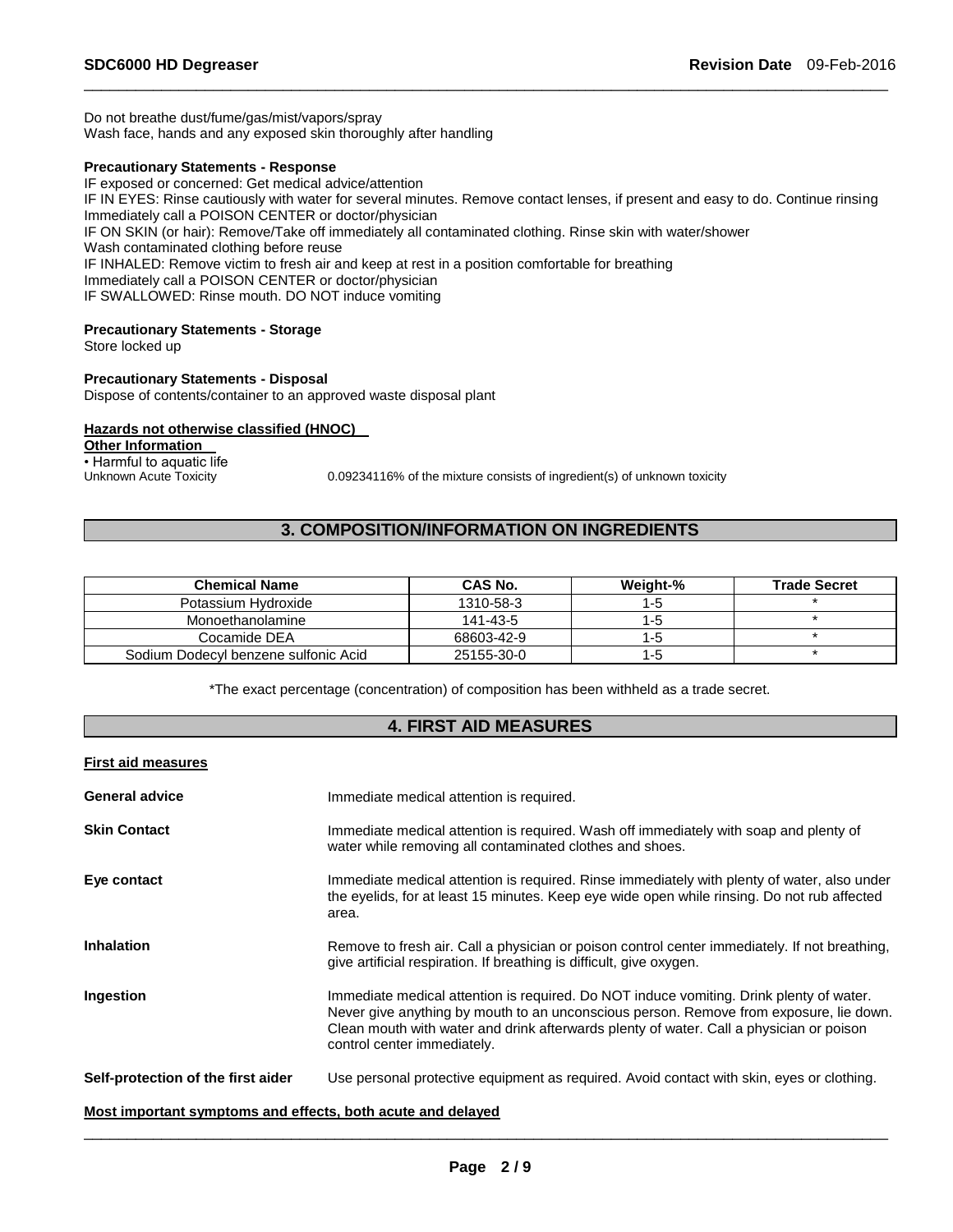| <b>Symptoms</b>    | Any additional important symptoms and effects are described in Section 11: Toxicology<br>Information.                                                                                                                                                                                                                                                                     |
|--------------------|---------------------------------------------------------------------------------------------------------------------------------------------------------------------------------------------------------------------------------------------------------------------------------------------------------------------------------------------------------------------------|
|                    | Indication of any immediate medical attention and special treatment needed                                                                                                                                                                                                                                                                                                |
| Note to physicians | Product is a corrosive material. Use of gastric lavage or emesis is contraindicated.<br>Possible perforation of stomach or esophagus should be investigated. Do not give<br>chemical antidotes. Asphyxia from glottal edema may occur. Marked decrease in blood<br>pressure may occur with moist rales, frothy sputum, and high pulse pressure. Treat<br>symptomatically. |

# **5. FIRE-FIGHTING MEASURES**

### **Suitable extinguishing media**

Use extinguishing measures that are appropriate to local circumstances and the surrounding environment.

**Unsuitable extinguishing media** Caution: Use of water spray when fighting fire may be inefficient.

### **Specific hazards arising from the chemical**

The product causes burns of eyes, skin and mucous membranes. Thermal decomposition can lead to release of irritating and toxic gases and vapors. In the event of fire and/or explosion do not breathe fumes.

### **Explosion data Sensitivity to Mechanical Impact** None. **Sensitivity to Static Discharge None.**

### **Protective equipment and precautions for firefighters**

As in any fire, wear self-contained breathing apparatus pressure-demand, MSHA/NIOSH (approved or equivalent) and full protective gear.

# **6. ACCIDENTAL RELEASE MEASURES**

### **Personal precautions, protective equipment and emergency procedures**

| <b>Personal precautions</b>                          | Evacuate personnel to safe areas. Use personal protective equipment as required. Avoid<br>contact with skin, eyes or clothing. Keep people away from and upwind of spill/leak.                                                                                                                              |
|------------------------------------------------------|-------------------------------------------------------------------------------------------------------------------------------------------------------------------------------------------------------------------------------------------------------------------------------------------------------------|
| <b>Environmental precautions</b>                     |                                                                                                                                                                                                                                                                                                             |
| <b>Environmental precautions</b>                     | Do not allow into any sewer, on the ground or into any body of water. Should not be<br>released into the environment. Prevent further leakage or spillage if safe to do so. Prevent<br>product from entering drains.                                                                                        |
| Methods and material for containment and cleaning up |                                                                                                                                                                                                                                                                                                             |
| <b>Methods for containment</b>                       | Prevent further leakage or spillage if safe to do so.                                                                                                                                                                                                                                                       |
| Methods for cleaning up                              | Dike far ahead of liquid spill for later disposal. Soak up with inert absorbent material. Take<br>up mechanically, placing in appropriate containers for disposal. Clean contaminated surface<br>thoroughly. Prevent product from entering drains. Dam up. After cleaning, flush away traces<br>with water. |

# **7. HANDLING AND STORAGE**

### **Precautions for safe handling**

**Advice on safe handling** Use personal protective equipment as required. Avoid contact with skin, eyes or clothing. Ensure adequate ventilation, especially in confined areas. In case of insufficient ventilation,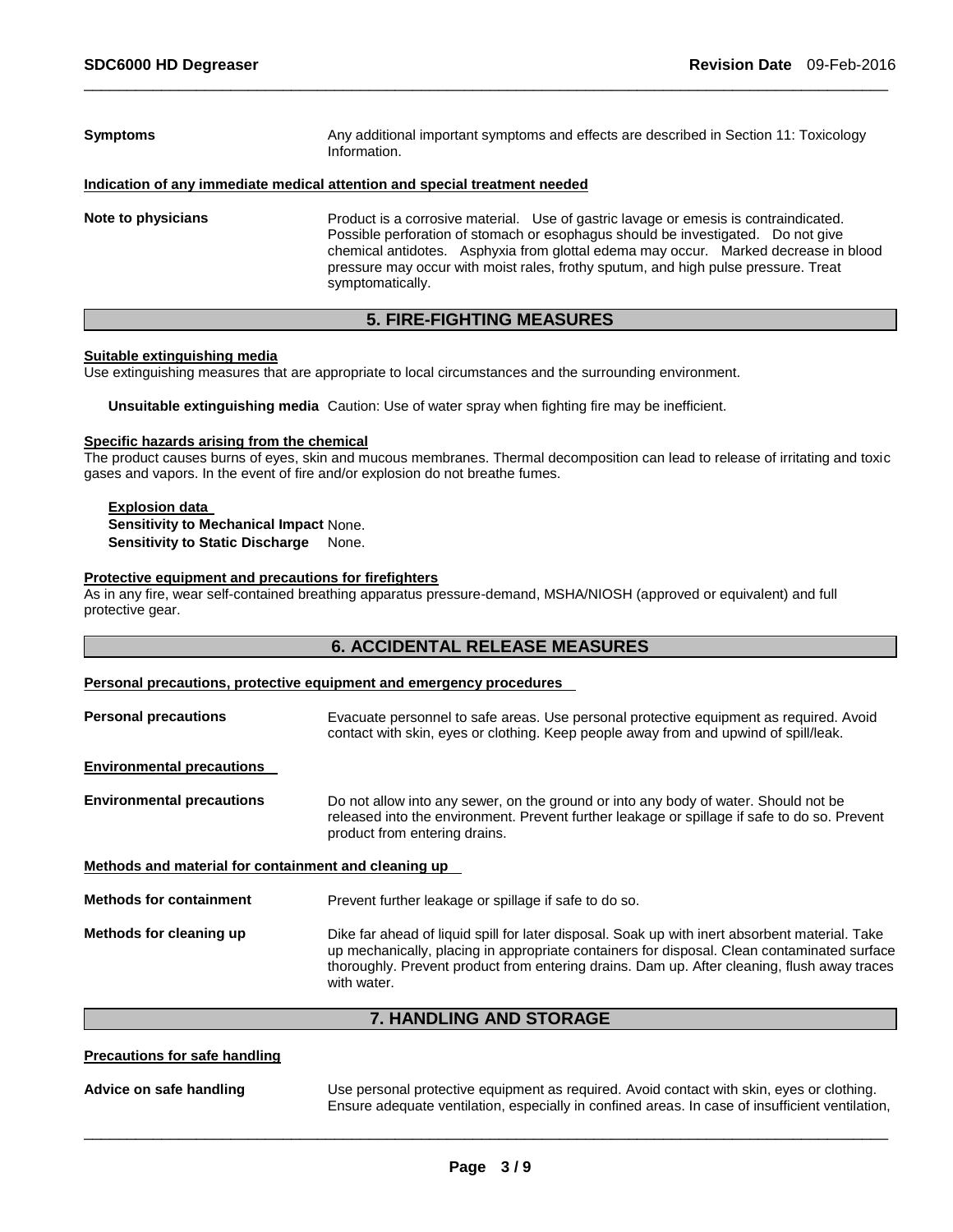wear suitable respiratory equipment. Use only with adequate ventilation and in closed systems.

### **Conditions for safe storage, including any incompatibilities**

**Storage Conditions** Keep container tightly closed in a dry and well-ventilated place. Keep out of the reach of children. Keep containers tightly closed in a dry, cool and well-ventilated place. Keep in properly labeled containers. **Incompatible materials** Incompatible with strong acids and bases. Incompatible with oxidizing agents.

\_\_\_\_\_\_\_\_\_\_\_\_\_\_\_\_\_\_\_\_\_\_\_\_\_\_\_\_\_\_\_\_\_\_\_\_\_\_\_\_\_\_\_\_\_\_\_\_\_\_\_\_\_\_\_\_\_\_\_\_\_\_\_\_\_\_\_\_\_\_\_\_\_\_\_\_\_\_\_\_\_\_\_\_\_\_\_\_\_\_\_\_\_

### **8. EXPOSURE CONTROLS/PERSONAL PROTECTION**

### **Control parameters**

| <b>Exposure Guidelines</b><br>Exposure quidelines noted for ingredient(s). |                                                         |                                                                                                                                                    |                                                                                                   |
|----------------------------------------------------------------------------|---------------------------------------------------------|----------------------------------------------------------------------------------------------------------------------------------------------------|---------------------------------------------------------------------------------------------------|
| <b>Chemical Name</b>                                                       | <b>ACGIH TLV</b>                                        | <b>OSHA PEL</b>                                                                                                                                    | <b>NIOSH IDLH</b>                                                                                 |
| Potassium Hydroxide<br>1310-58-3                                           | Ceiling: $2 \text{ mg/m}^3$                             | (vacated) Ceiling: $2 \text{ mg/m}^3$                                                                                                              | Ceiling: $2 \text{ mg/m}^3$                                                                       |
| Monoethanolamine<br>141-43-5                                               | STEL: 6 ppm<br>TWA: 3 ppm                               | TWA: 3 ppm<br>TWA: 6 mg/m $3$<br>(vacated) TWA: 3 ppm<br>(vacated) TWA: $8 \text{ mg/m}^3$<br>(vacated) STEL: 6 ppm<br>(vacated) STEL: 15 mg/m $3$ | IDLH: 30 ppm<br>TWA: 3 ppm<br>TWA: $8 \text{ mg/m}^3$<br>STEL: 6 ppm<br>STEL: $15 \text{ mg/m}^3$ |
| Diethanolamine<br>111-42-2                                                 | TWA: 1 $mg/m3$ inhalable fraction<br>and vapor<br>$S^*$ | (vacated) TWA: 3 ppm<br>(vacated) TWA: 15 mg/m $3$                                                                                                 | TWA: 3 ppm<br>TWA: $15 \text{ mg/m}^3$                                                            |

*NIOSH IDLH Immediately Dangerous to Life or Health* 

**Other Information** Vacated limits revoked by the Court of Appeals decision in AFL-CIO v. OSHA, 965 F.2d 962 (11th Cir., 1992).

## **Appropriate engineering controls**

**Engineering Controls** Showers, Eyewash stations & Ventilation systems.

**Individual protection measures, such as personal protective equipment**

| <b>Eye/face protection</b>    | Wear safety glasses with side shields (or goggles). Wear a face shield if splashing hazard<br>exists.                                                                                                                                                                                                                                                                                                       |
|-------------------------------|-------------------------------------------------------------------------------------------------------------------------------------------------------------------------------------------------------------------------------------------------------------------------------------------------------------------------------------------------------------------------------------------------------------|
| Skin and body protection      | Wear impervious protective clothing, including boots, gloves, lab coat, apron or coveralls,<br>as appropriate, to prevent skin contact.                                                                                                                                                                                                                                                                     |
| <b>Respiratory protection</b> | If exposure limits are exceeded or irritation is experienced, NIOSH/MSHA approved<br>respiratory protection should be worn. Positive-pressure supplied air respirators may be<br>required for high airborne contaminant concentrations. Respiratory protection must be<br>provided in accordance with current local regulations.                                                                            |
| <b>General Hygiene</b>        | Avoid contact with skin, eyes or clothing. Wear suitable gloves and eye/face protection.<br>Take off all contaminated clothing and wash it before reuse. Contaminated work clothing<br>should not be allowed out of the workplace. When using do not eat, drink or smoke. Keep<br>away from food, drink and animal feeding stuffs. Regular cleaning of equipment, work area<br>and clothing is recommended. |

# **9. PHYSICAL AND CHEMICAL PROPERTIES**

### **Information on basic physical and chemical properties**

**Physical state** Liquid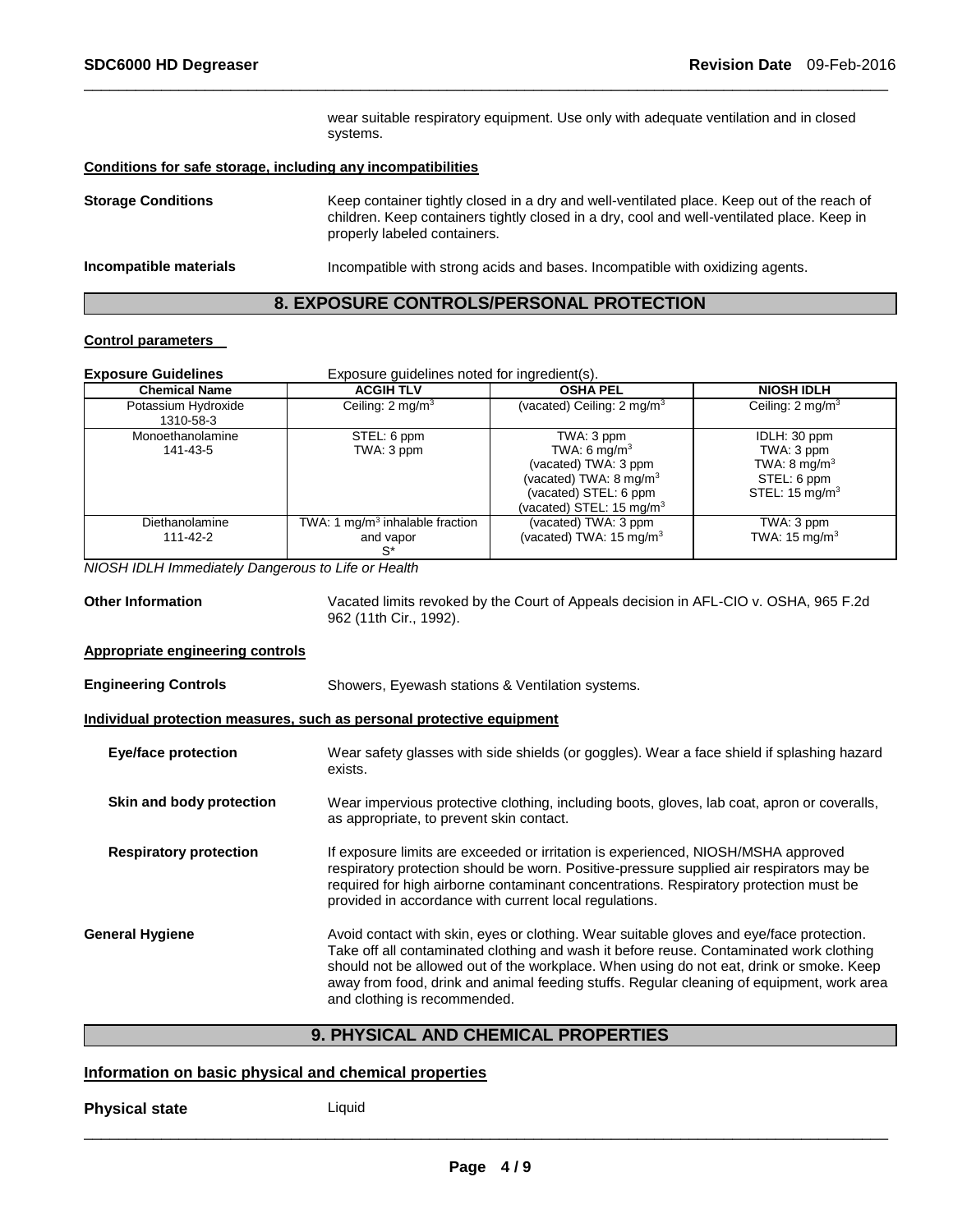| Appearance                          | Clear                               |                |          |
|-------------------------------------|-------------------------------------|----------------|----------|
| Color                               | Red                                 |                |          |
| Odor                                | Mild                                |                |          |
| <b>Odor threshold</b>               | No Information available            |                |          |
| <b>Property</b>                     | <b>Values</b>                       | <b>Remarks</b> | • Method |
| рH                                  | $13.0 - 14.0$                       |                |          |
| <b>Specific Gravity</b>             | 1.03                                |                |          |
| <b>Viscosity</b>                    | No Information available            |                |          |
| <b>Melting point/freezing point</b> | No Information available            |                |          |
| <b>Flash point</b>                  | Above 200°F                         |                |          |
| Boiling point / boiling range       | $>= 100 °C / 212 °F$ (at 760 mm Hg) |                |          |
| <b>Evaporation rate</b>             | No Information available            |                |          |
| Flammability (solid, gas)           | No data available                   |                |          |
| <b>Flammability Limits in Air</b>   |                                     |                |          |
| <b>Upper flammability limit:</b>    | No Information available            |                |          |
| Lower flammability limit:           | No Information available            |                |          |
| Vapor pressure                      | No Information available            |                |          |
| <b>Vapor density</b>                | No Information available            |                |          |
| <b>Water solubility</b>             | Complete                            |                |          |
| <b>Partition coefficient</b>        | No Information available            |                |          |
| <b>Autoignition temperature</b>     | No Information available            |                |          |
| <b>Decomposition temperature</b>    | No Information available            |                |          |
| Other Information                   |                                     |                |          |

### **Other Information**

| <b>Density Lbs/Gal</b> | 8.60    |
|------------------------|---------|
| <b>VOC Content (%)</b> | 1.60206 |

# **10. STABILITY AND REACTIVITY**

\_\_\_\_\_\_\_\_\_\_\_\_\_\_\_\_\_\_\_\_\_\_\_\_\_\_\_\_\_\_\_\_\_\_\_\_\_\_\_\_\_\_\_\_\_\_\_\_\_\_\_\_\_\_\_\_\_\_\_\_\_\_\_\_\_\_\_\_\_\_\_\_\_\_\_\_\_\_\_\_\_\_\_\_\_\_\_\_\_\_\_\_\_

# **Reactivity**

No data available

**Chemical stability** Stable under recommended storage conditions. **Possibility of Hazardous Reactions** None under normal processing. **Conditions to avoid** Exposure to air or moisture over prolonged periods. **Incompatible materials** Incompatible with strong acids and bases. Incompatible with oxidizing agents. **Hazardous Decomposition Products** Thermal decomposition can lead to release of irritating and toxic gases and vapors.

# **11. TOXICOLOGICAL INFORMATION**

### **Information on likely routes of exposure**

#### **Product Information**

| <b>Inhalation</b>   | No data available. Avoid breathing vapors or mists.                                          |
|---------------------|----------------------------------------------------------------------------------------------|
| Eye contact         | Avoid contact with eyes. Causes severe eye damage.                                           |
| <b>Skin Contact</b> | Avoid contact with skin. Corrosive. Contact with skin may cause severe irritation and burns. |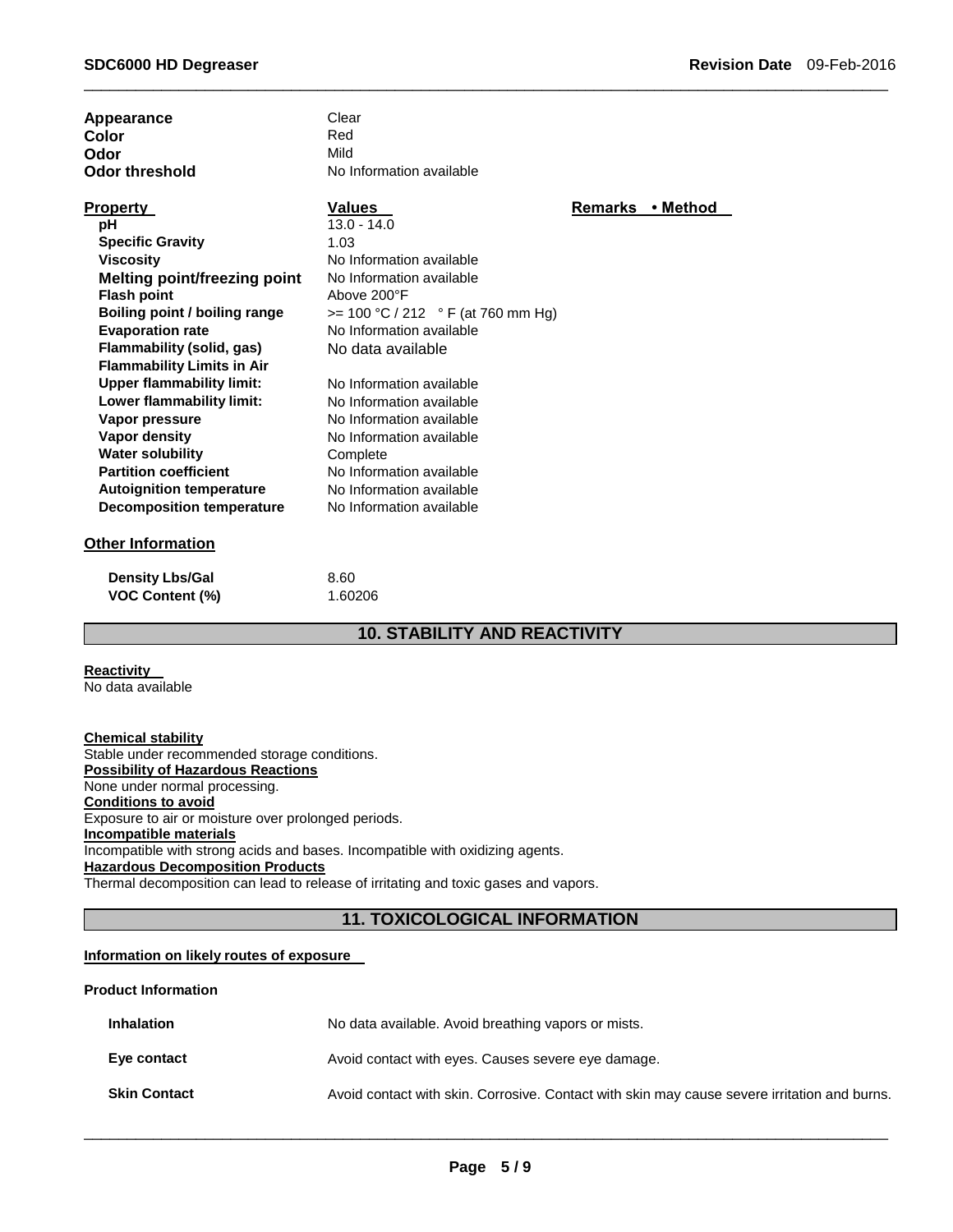| <b>Chemical Name</b>                                  | Oral LD50                                  | <b>Dermal LD50</b>                                | <b>Inhalation LC50</b> |
|-------------------------------------------------------|--------------------------------------------|---------------------------------------------------|------------------------|
| Potassium Hydroxide<br>1310-58-3                      | (Rat)<br>= 284 mg/kg                       |                                                   |                        |
| Monoethanolamine<br>141-43-5                          | = 1720 mg/kg<br>Rat)                       | $(Rabbit) = 1 mL/kg$<br>$= 1000$ mg/kg<br>Rabbit) |                        |
| Cocamide DEA<br>68603-42-9                            | = 12400 µL/kg<br>(Rat)                     |                                                   |                        |
| Sodium Dodecyl benzene sulfonic<br>Acid<br>25155-30-0 | $= 500$ mg/kg<br>$Rat$ = 438 mg/kg<br>Rat) |                                                   |                        |

### **Information on toxicological effects**

**Symptoms** No Information available.

# **Delayed and immediate effects as well as chronic effects from short and long-term exposure**

| <b>Sensitization</b>                                                                                                                                             | No Information available.                          |                                                                                                                                                                                                                       |            |                                                                                          |  |
|------------------------------------------------------------------------------------------------------------------------------------------------------------------|----------------------------------------------------|-----------------------------------------------------------------------------------------------------------------------------------------------------------------------------------------------------------------------|------------|------------------------------------------------------------------------------------------|--|
| <b>Germ cell mutagenicity</b>                                                                                                                                    | No Information available.                          |                                                                                                                                                                                                                       |            |                                                                                          |  |
| Carcinogenicity                                                                                                                                                  |                                                    |                                                                                                                                                                                                                       |            | The table below indicates whether each agency has listed any ingredient as a carcinogen. |  |
| <b>Chemical Name</b>                                                                                                                                             | <b>ACGIH</b>                                       | <b>IARC</b>                                                                                                                                                                                                           | <b>NTP</b> | <b>OSHA</b>                                                                              |  |
| Cocamide DEA<br>68603-42-9                                                                                                                                       |                                                    | Group 2B                                                                                                                                                                                                              |            | X                                                                                        |  |
| Group 2B - Possibly Carcinogenic to Humans                                                                                                                       | IARC (International Agency for Research on Cancer) |                                                                                                                                                                                                                       |            |                                                                                          |  |
|                                                                                                                                                                  |                                                    | OSHA (Occupational Safety and Health Administration of the US Department of Labor)                                                                                                                                    |            |                                                                                          |  |
| $X$ - Present                                                                                                                                                    |                                                    |                                                                                                                                                                                                                       |            |                                                                                          |  |
| <b>Reproductive toxicity</b>                                                                                                                                     | No Information available.                          |                                                                                                                                                                                                                       |            |                                                                                          |  |
| <b>STOT - single exposure</b>                                                                                                                                    | No Information available.                          |                                                                                                                                                                                                                       |            |                                                                                          |  |
| <b>STOT - repeated exposure</b>                                                                                                                                  | No Information available.                          |                                                                                                                                                                                                                       |            |                                                                                          |  |
| <b>Chronic toxicity</b>                                                                                                                                          |                                                    | necrosis. Bronchial irritation with chronic cough and frequent attacks of pneumonia are<br>common. Gastrointestinal disturbances may also be seen. Avoid repeated exposure.<br>Possible risk of irreversible effects. |            | Chronic exposure to corrosive fumes/gases may cause erosion of the teeth followed by jaw |  |
| <b>Target organ effects</b>                                                                                                                                      |                                                    | Central nervous system, EYES, Respiratory system, Skin.                                                                                                                                                               |            |                                                                                          |  |
| <b>Aspiration hazard</b>                                                                                                                                         |                                                    | No Information available.                                                                                                                                                                                             |            |                                                                                          |  |
| <u><b>Numerical measures of toxicity - Product Information</b></u>                                                                                               |                                                    |                                                                                                                                                                                                                       |            |                                                                                          |  |
| <b>Unknown Acute Toxicity</b>                                                                                                                                    |                                                    | $0.09234116\%$ of the mixture consists of ingredient(s) of unknown toxicity                                                                                                                                           |            |                                                                                          |  |
| The following values are calculated based on chapter 3.1 of the GHS document.<br>ATEmix (oral)<br><b>ATEmix (dermal)</b><br><b>ATEmix (inhalation-dust/mist)</b> | 9,557.00 mg/kg<br>57,507.00 mg/kg<br>96.00 mg/l    |                                                                                                                                                                                                                       |            |                                                                                          |  |

# **12. ECOLOGICAL INFORMATION**

### **Ecotoxicity**

0.14274% of the mixture consists of components(s) of unknown hazards to the aquatic environment

| <b>Chemical Name</b>              | Algae/aguatic plants             | Fish                               | Crustacea                   |
|-----------------------------------|----------------------------------|------------------------------------|-----------------------------|
| Potassium Hydroxide               |                                  | 80: 96 h Gambusia affinis mg/L     |                             |
| 1310-58-3                         |                                  | LC50 static                        |                             |
| 1-(2-Butoxy-1-propoxy)-2-propanol |                                  | 841: 96 h Poecilia reticulata mg/L |                             |
| 29911-28-2                        |                                  | LC50 static                        |                             |
| Monoethanolamine                  | 15: 72 h Desmodesmus subspicatus | 300 - 1000: 96 h Lepomis           | 65: 48 h Daphnia magna mg/L |
| 141-43-5                          | mg/L EC50                        | macrochirus mg/L LC50 static 200:  | EC <sub>50</sub>            |
|                                   |                                  | 96 h Oncorhynchus mykiss mg/L      |                             |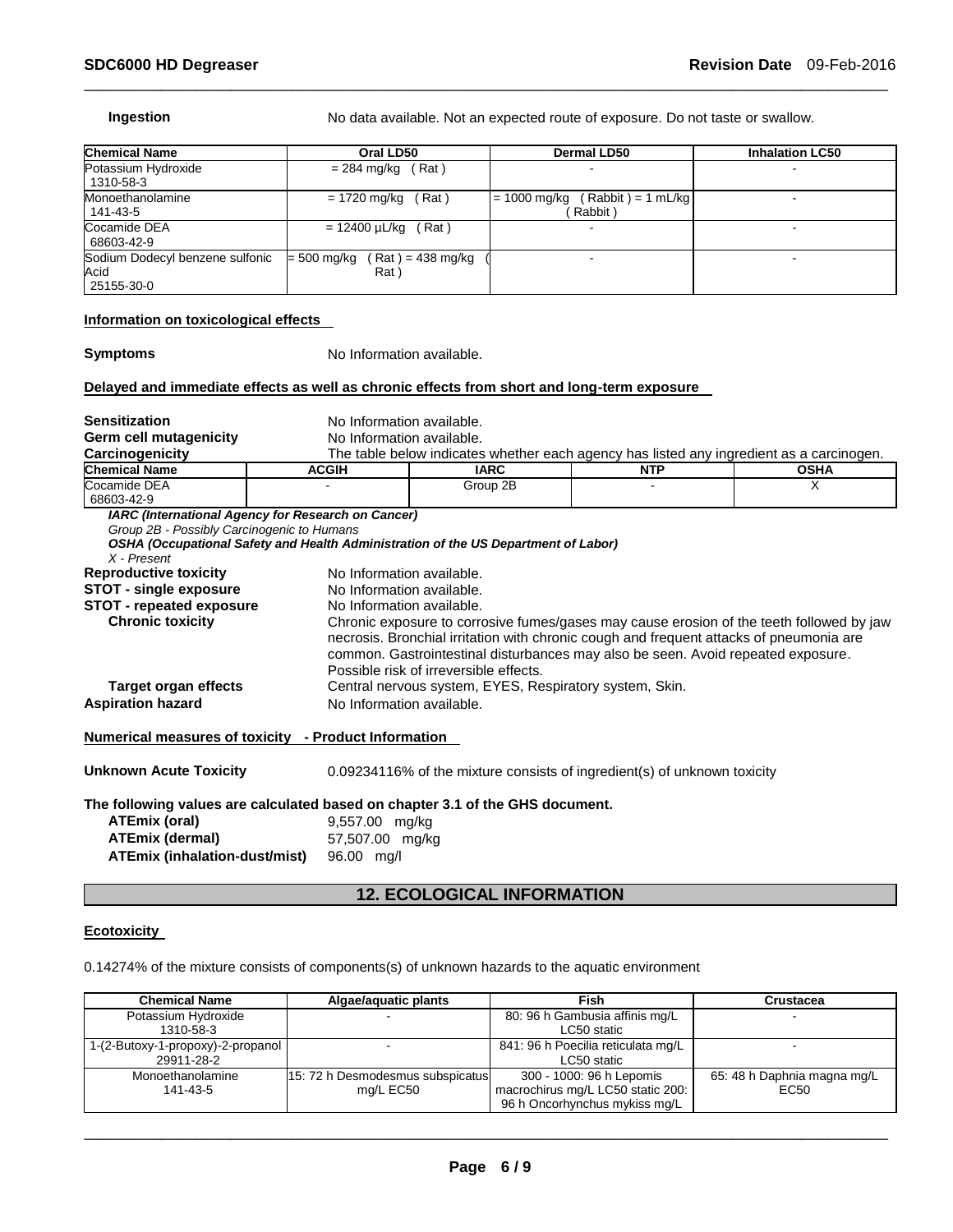|                                 |                                     | LC50 flow-through 114 - 196: 96 h  |                               |
|---------------------------------|-------------------------------------|------------------------------------|-------------------------------|
|                                 |                                     | Oncorhynchus mykiss mg/L LC50      |                               |
|                                 |                                     | static 227: 96 h Pimephales        |                               |
|                                 |                                     | promelas mg/L LC50 flow-through    |                               |
|                                 |                                     | 3684: 96 h Brachydanio rerio mg/L  |                               |
|                                 |                                     | LC50 static                        |                               |
| Cocamide DEA                    |                                     | 3.6: 96 h Brachydanio rerio mg/L   | 4.2: 24 h Daphnia magna mg/L  |
| 68603-42-9                      |                                     | LC50 semi-static                   | EC50                          |
| Sodium Dodecyl benzene sulfonic |                                     | 10.8: 96 h Oncorhynchus mykiss     |                               |
| Acid                            |                                     | mg/L LC50 static                   |                               |
| 25155-30-0                      |                                     |                                    |                               |
| Sodium Silicate                 |                                     | 3185: 96 h Brachydanio rerio mg/L  | 216: 96 h Daphnia magna mg/L  |
| 1344-09-8                       |                                     | LC50 semi-static 301 - 478: 96 h   | EC50                          |
|                                 |                                     | Lepomis macrochirus mg/L LC50      |                               |
| Diethanolamine                  | 7.8: 72 h Desmodesmus               | 4460 - 4980: 96 h Pimephales       | 55: 48 h Daphnia magna mg/L   |
| 111-42-2                        | subspicatus mg/L EC50 2.1 - 2.3: 96 | promelas mg/L LC50 flow-through    | EC50                          |
|                                 | h Pseudokirchneriella subcapitata   | 600 - 1000: 96 h Lepomis           |                               |
|                                 | mg/L EC50                           | macrochirus mg/L LC50 static 1200  |                               |
|                                 |                                     | - 1580: 96 h Pimephales promelas   |                               |
|                                 |                                     | mg/L LC50 static                   |                               |
| Sodium Sulfate                  |                                     | 13500: 96 h Lepomis macrochirus    | 630: 96 h Daphnia magna mg/L  |
| 7757-82-6                       |                                     | mg/L LC50 13500 - 14500: 96 h      | EC50 2564: 48 h Daphnia magna |
|                                 |                                     | Pimephales promelas mg/L LC50      | mg/L EC50                     |
|                                 |                                     | 3040 - 4380: 96 h Lepomis          |                               |
|                                 |                                     | macrochirus mg/L LC50 static 6800: |                               |
|                                 |                                     | 96 h Pimephales promelas mg/L      |                               |
|                                 |                                     | LC50 static                        |                               |

### **Persistence and degradability**

No Information available.

### **Bioaccumulation**

No Information available.

| <b>Chemical Name</b> | <b>Partition coefficient</b> |
|----------------------|------------------------------|
| Potassium Hydroxide  | 0.65                         |
| 1310-58-3            | 0.83                         |
| Monoethanolamine     | $-1.91$                      |
| 141-43-5             |                              |

**Other adverse effects** No Information available

# **13. DISPOSAL CONSIDERATIONS**

### **Waste treatment methods**

**Disposal of wastes** Disposal should be in accordance with applicable regional, national and local laws and regulations.

**Contaminated packaging by Do not reuse container.** 

This product contains one or more substances that are listed with the State of California as a hazardous waste.

| <b>Chemical Name</b> | <b>California Hazardous Waste Status</b> |
|----------------------|------------------------------------------|
| Potassium Hydroxide  | Toxic                                    |
| 1310-58-3            | Corrosive                                |
|                      |                                          |

# **14. TRANSPORT INFORMATION**

The basic description below is specific to the container size. This information is provided for at a glance DOT information. Please refer to the container and/or shipping papers for the appropriate shipping description before tendering this material for shipment. For additional information, please contact the distributor listed in section 1 of this SDS.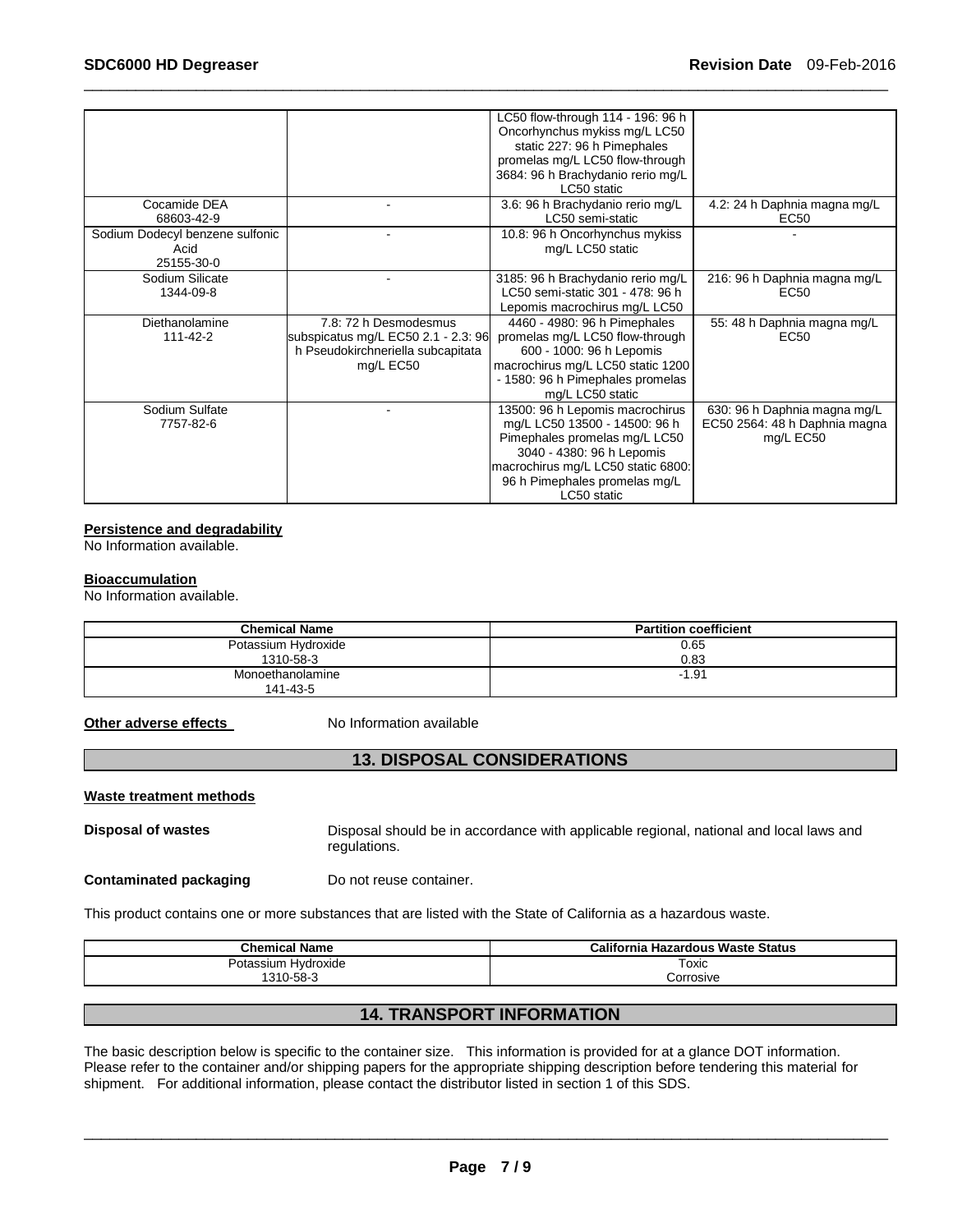**DOT Please see current shipping paper for most up to date shipping information, including** exemptions and special circumstances.

# **15. REGULATORY INFORMATION**

\_\_\_\_\_\_\_\_\_\_\_\_\_\_\_\_\_\_\_\_\_\_\_\_\_\_\_\_\_\_\_\_\_\_\_\_\_\_\_\_\_\_\_\_\_\_\_\_\_\_\_\_\_\_\_\_\_\_\_\_\_\_\_\_\_\_\_\_\_\_\_\_\_\_\_\_\_\_\_\_\_\_\_\_\_\_\_\_\_\_\_\_\_

| International Inventories |          |
|---------------------------|----------|
| <b>TSCA</b>               | Complies |
| <b>DSL/NDSL</b>           | Complies |

### **Legend:**

**TSCA** - United States Toxic Substances Control Act Section 8(b) Inventory **DSL/NDSL** - Canadian Domestic Substances List/Non-Domestic Substances List

### **US Federal Regulations**

### **SARA 313**

Section 313 of Title III of the Superfund Amendments and Reauthorization Act of 1986 (SARA). This product does not contain any chemicals which are subject to the reporting requirements of the Act and Title 40 of the Code of Federal Regulations, Part 372

### **SARA 311/312 Hazard Categories**

| Acute health hazard               | Yes. |
|-----------------------------------|------|
| Chronic Health Hazard             | Yes  |
| Fire hazard                       | N٥   |
| Sudden release of pressure hazard | N٥   |
| <b>Reactive Hazard</b>            | N٥   |

### **CWA (Clean Water Act)**

This product contains the following substances which are regulated pollutants pursuant to the Clean Water Act (40 CFR 122.21 and 40 CFR 122.42)

| <b>Chemical Name</b>                                  | <b>CWA - Reportable</b><br>Quantities | <b>CWA - Toxic Pollutants</b> | <b>CWA - Priority Pollutants</b> | <b>CWA - Hazardous</b><br><b>Substances</b> |
|-------------------------------------------------------|---------------------------------------|-------------------------------|----------------------------------|---------------------------------------------|
| Potassium Hydroxide<br>1310-58-3                      | 1000 lb                               | $\overline{\phantom{a}}$      |                                  |                                             |
| Sodium Dodecyl benzene<br>sulfonic Acid<br>25155-30-0 | 1000 lb                               |                               |                                  |                                             |

### **CERCLA**

This material, as supplied, contains one or more substances regulated as a hazardous substance under the Comprehensive Environmental Response Compensation and Liability Act (CERCLA) (40 CFR 302)

| <b>Chemical Name</b>              | <b>Hazardous Substances RQs</b> | <b>CERCLA/SARA RQ</b> | <b>Reportable Quantity (RQ)</b> |
|-----------------------------------|---------------------------------|-----------------------|---------------------------------|
| Potassium Hydroxide               | 1000 lb                         |                       | RQ 1000 lb final RQ             |
| 1310-58-3                         |                                 |                       | RQ 454 kg final RQ              |
| Sodium Dodecyl benzene sulfonic   | 1000 lb                         |                       | RQ 1000 lb final RQ             |
| Acid                              |                                 |                       | RQ 454 kg final RQ              |
| 25155-30-0                        |                                 |                       |                                 |
| $\mathbf{110.01}$ $\mathbf{0.11}$ |                                 |                       |                                 |

### **US State Regulations**

### **California Proposition 65**

This product contains the following Proposition 65 chemicals

| <b>Chemical Name</b>                | <b>California Proposition</b><br>ւ 65 |
|-------------------------------------|---------------------------------------|
| Cocamide DEA<br>68603-42-9          | Carcinoɑen                            |
| 1-42-2<br>444<br>Diethanolamine - 1 | Carcinoɑen                            |

# **U.S. State Right-to-Know Regulations**

| <b>Chemical Name</b>             | <b>New Jersey</b> | <b>Massachusetts</b> | Pennsylvania |
|----------------------------------|-------------------|----------------------|--------------|
| Potassium Hydroxide<br>1310-58-3 |                   |                      |              |
| Monoethanolamine                 |                   |                      |              |